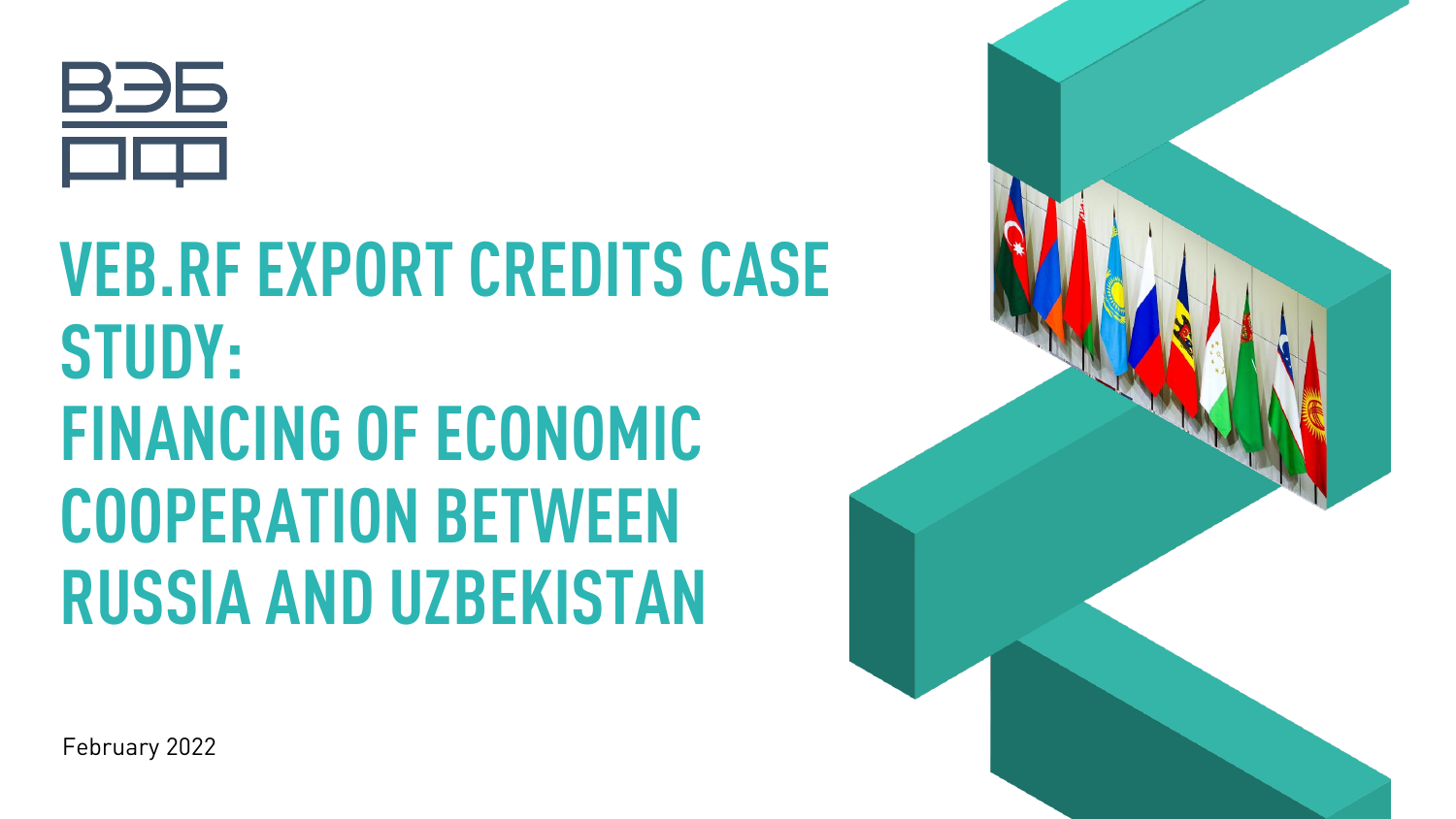### **VEB.RF AT A GLANCE**

**O** 

惢



Coordinates development institutions' activities to ensure an integrated system supporting the government and business

Attracts private investment in priority development projects, mitigating the risks of economic cycles or complex project stages

Structures priority economy projects and comprehensive development programmes, ensuring repayment and efficiency of public resources

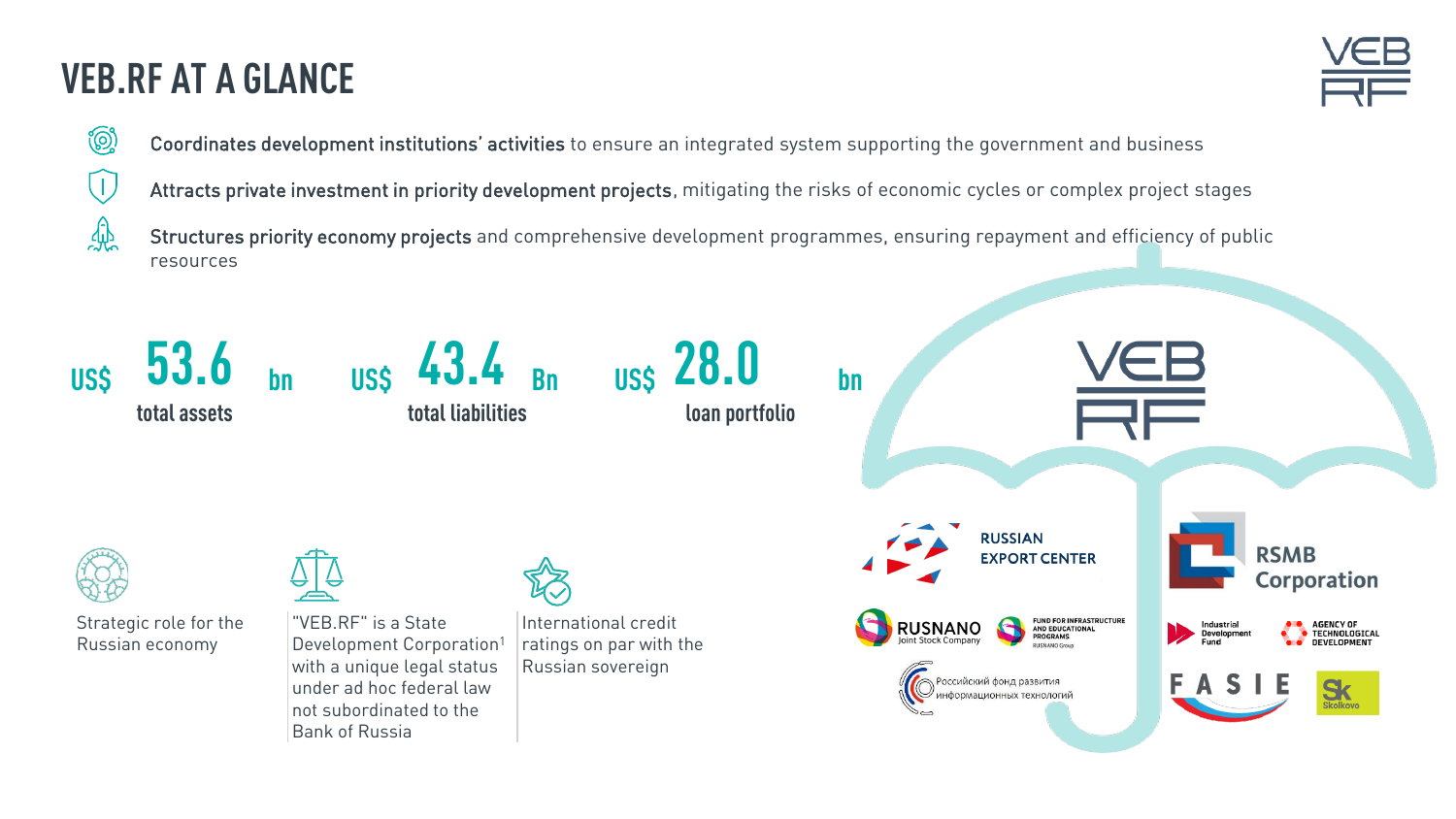### **VEB.RF'S CRUCIAL ROLE IN IMPLEMENTING STRATEGIC INITIATIVES OF THE GOVERNMENT**



Servicing sovereign debt and sovereign foreign financial assets of the Russian Federation, Pension Fund Management and Mortgage Lending Market support.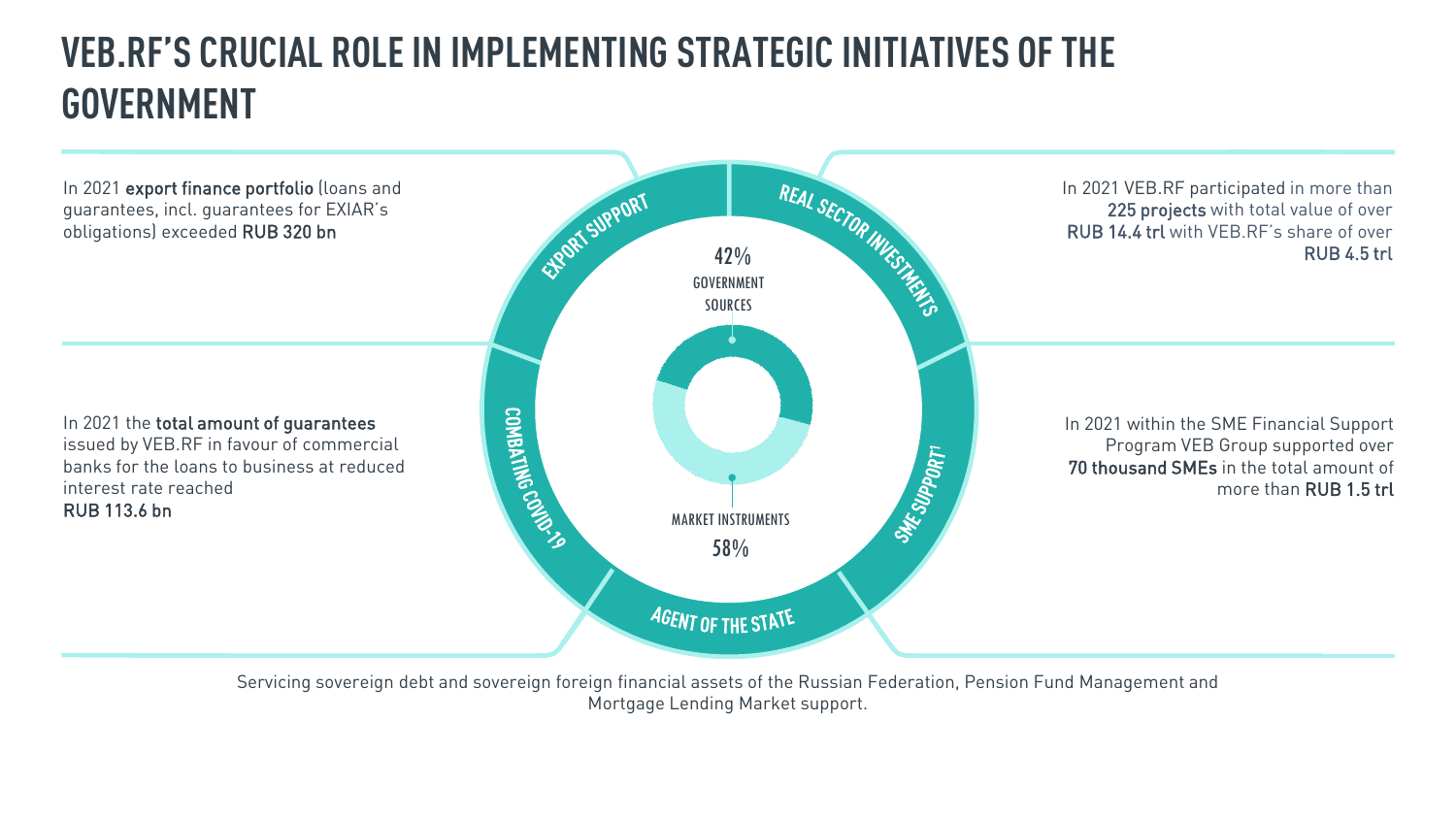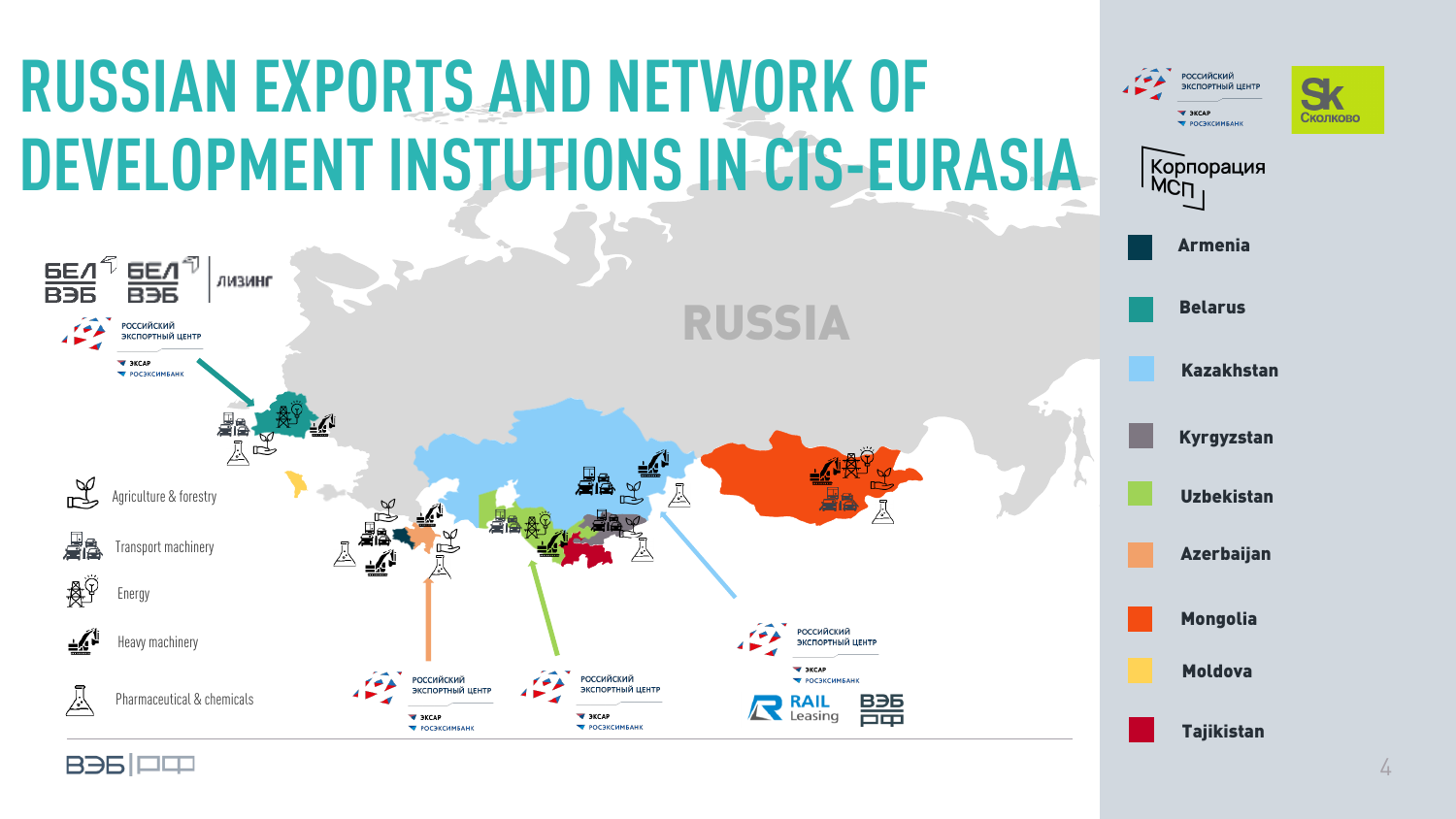# **VEB.RF EXPORT SUPPORT INSTRUMENTS**

**VEB.RF provides full support to the exporters of the Russian production and have a wide range of instruments and options.**

#### **Main products:**

- 1. Guarantees, including stand-by letters of credit
- 2. Financing for buyers, including subsidized loans for buyers of Russian high-technology production (including buyer's credit structured through local bank)
- 3. Financing for exporters, including pre-export financing, financing of deferred payment under export contracts
- 4. Short-term tied interbank loans
- 5. Export letters of credit (confirmation and post-financing)
- 6. Project finance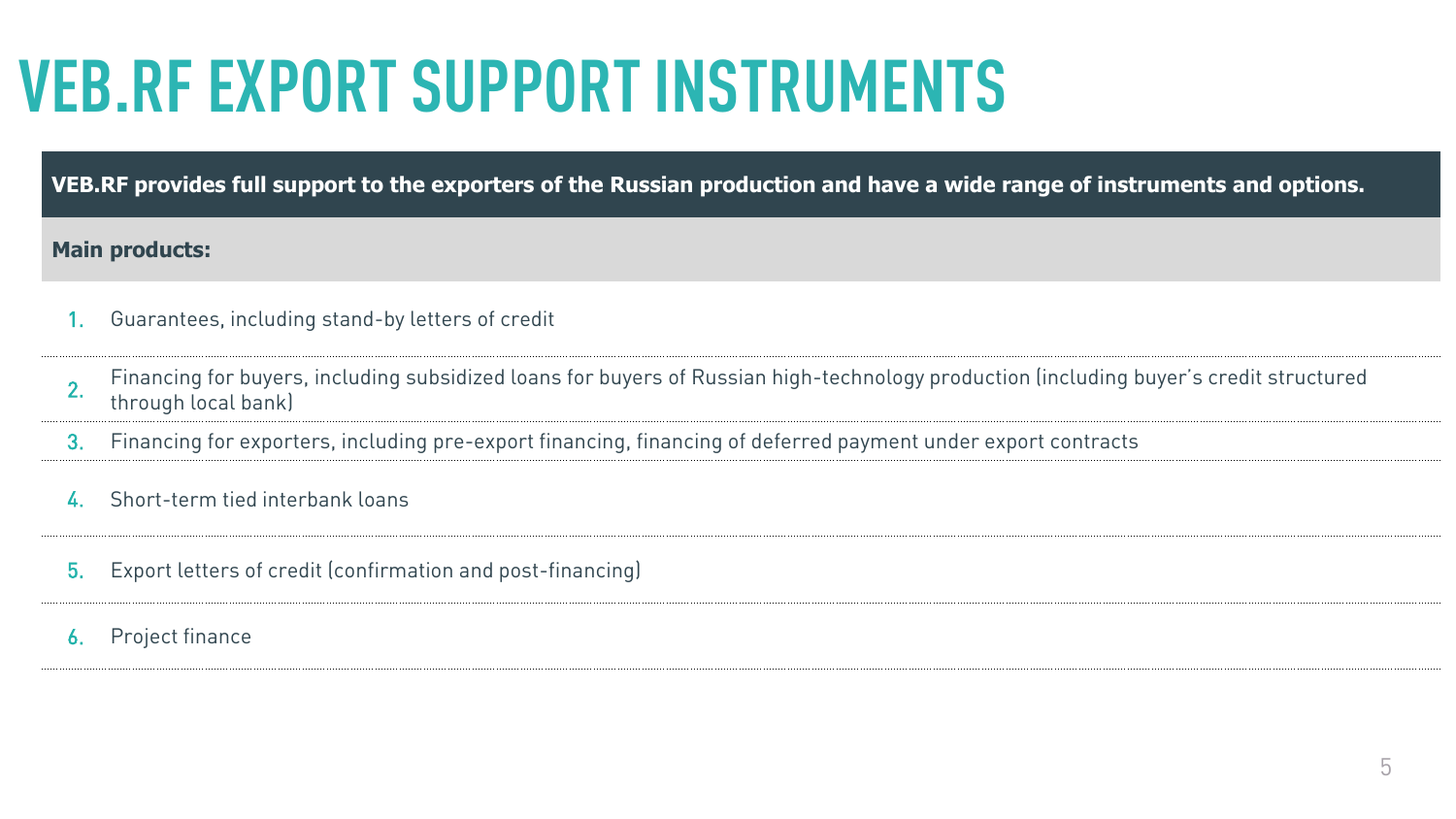## **VEB.RF EXPORT CREDIT FOR BUYERS**

- $\checkmark$  Purpose financing of Russian content (goods and services), supplied within the project
- $\checkmark$  Local costs financing up to 30% of the total cost of Russian content
- $\checkmark$  International cooperation support (financing of third country originated goods, produced with major Russian content)
- $\checkmark$  Focusing mostly on large/strategic or pilot (scalable) deals
- $\checkmark$  Subsidized interest rates are applied for exporting goods and services, included in the List of high-tech goods and services (approved by the Ministry of Industry and Trade of Russia)
- $\checkmark$  Minimum interest rate level is defined (depending on economy sector) according to OECD Arrangement On Officially Supported Export Credits
- $\checkmark$  Loan tenor depending on sector, normally up to 15 years



**Sovereign risk** 

- $\triangleright$  Borrower Ministry of finance or state owned entity (bank or corporate), backed by sovereign guarantee
- ё Loan tenor 10-15 years

**loans**

 $\triangleright$  Infrastructure projects and projects of strategic socio-economic importance for the borrower country

- Buyer's bank loan
- $\triangleright$  Borrower financially stable bank, rated with acceptable international credit rating (S&P, Moody's, Fitch)
- Moody's, FitchJ<br>Dan tenor 5-7 year (
- Unsecured interbank lending with financial covenants for the borrower bank

**Direct buyer loans**

- Borrower financially sound, large state or private real sector entity
- Security package and financial covenants<br>defined on individual basis denending on defined on individual basis depending on project, economy sector and company's economic profile